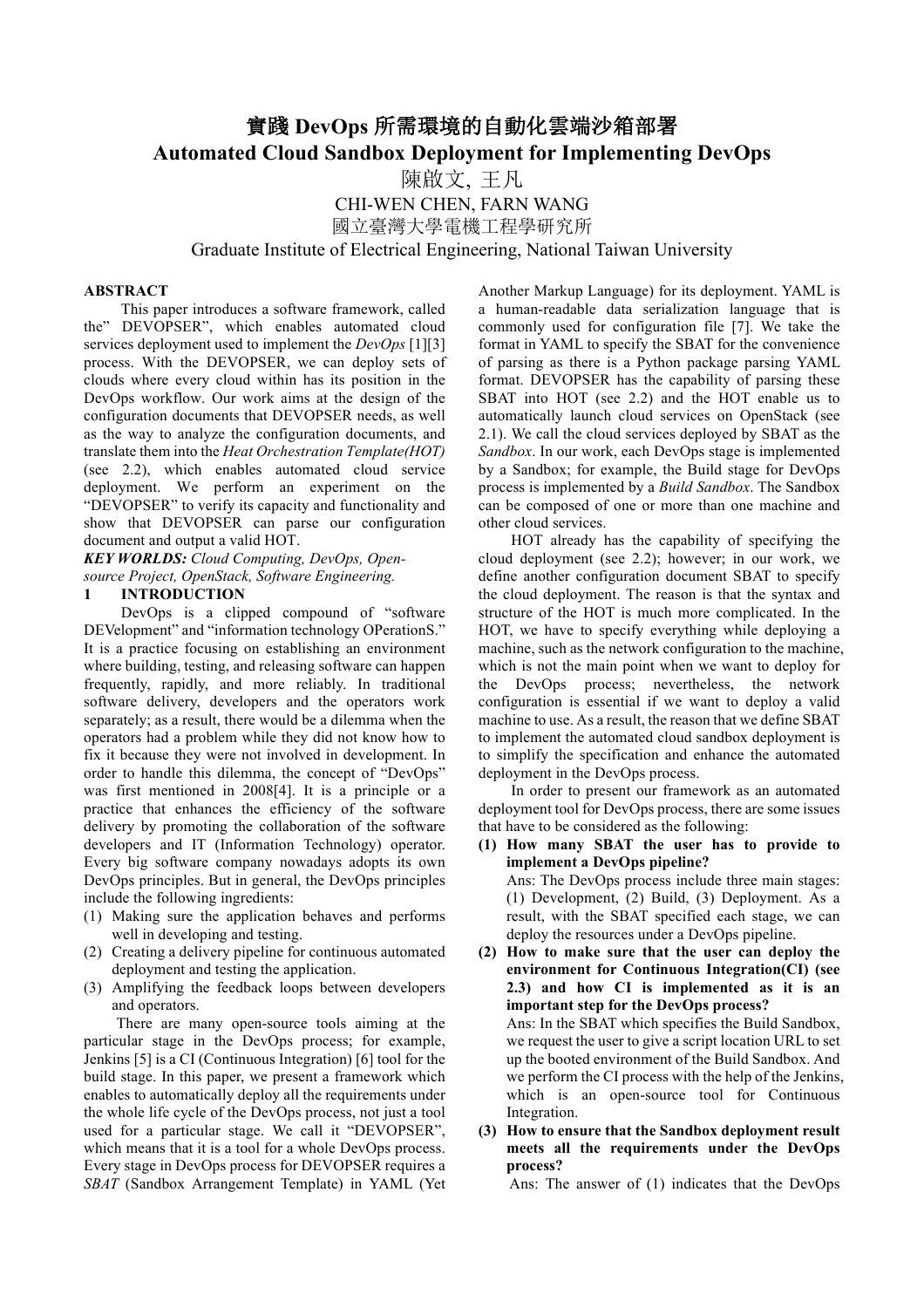process includes three main stages. Each stage will deploy a Sandbox in charge of the assignment at that stage. If each sandbox is correctly built, we can convince the validity of the HOT. We know that each sandbox is specified by SBAT. If there is no error with the content of the SBAT and no parsing error, the deployment result can be convinced.

# **2 PRELIMINARY**

### **2.1 Automated Cloud Service Deployment**

We can implement the automated cloud services deployment by means of the OpenStack [8] [9]. OpenStack is a free and open-source software and is used for cloud computing and deployed as an Infrastructure as a service (IaaS) [10]. The OpenStack platform consists of many projects [11], such as *Nova*, which is a cloud-computing controller, *Neutron* is a system managing network services, and the *Horizon*, which provides the user with a graphical interface to access other project resources. After configuring all of the necessary projects, we can easily launch cloud applications on the OpenStack.

# **2.2 Heat Orchestration Template**

Heat Orchestration Template (HOT) is a template format [12] that allows users to describe the deployments of the cloud applications in text file. HOT requires a specific syntax and structure supported by *Heat* in the OpenStack. Heat is a project in the OpenStack which implements an orchestration engine to automatically launch multiple composite cloud applications based on the HOT. As a result, we can launch cloud applications automatically on the OpenStack by uploading a valid HOT into the Heat.

| heat template version: 2015-04-30 |
|-----------------------------------|
| resources:                        |
| my instance:                      |
| type: OS::Nova::Server            |
| properties:                       |
| image: ubuntu-trusty-x86 64       |
| flavor: m1.small                  |

**Fig.1** A simplest HOT sample used to deploy a machine **2.3 Continuous Integration(CI)**

Continuous Integration is an important step at the build stage for the DevOps process [13].CI merges all the developer working copies to mainline, and performs tests or build in each version of the copies. It implements the automated build and tests hence prevents the integration problems. As a result, CI is a key step while implement the DevOps. We deploy the cloud resources to implement a Build Sandbox for CI on the OpenStack. The configurations of the Build Sandbox can be Specified by a SAT for it.

# **3 ARCHITECTURE OF THE DEVOPSER**

Fig. 2 shows the architecture and the user story of the DEVOPSER. The DevOps workflow in our work includes three main stages: *Development*, *Build*, and *Deployment*. Each stage requires a SBAT to specify for its deployment. The DEVOPSER loads these SBAT as the input to produce HOT. Then, we can upload the output HOT to OpenStack to launch the Sandbox for the stages.

The following in this section describes the design on SBAT, and the specification for SBAT to deploy each Sandbox respectively.



**Fig. 2** The DEVOPSER architecture and its user story **3.1 Sandbox Arrangement Template**

Sandbox Arrangement Template (SBAT) is a template input for DEVOPSER. SBAT is used to describe and configure the deployment of a Sandbox. In our work, we want to implement DEVOPSER as a platform as a service (PaaS) [10] cloud application. As we have mentioned, OpenStack is a IaaS cloud application that services cloud as the infrastructure, which means that OpenStack provides the basic elements or components under requests. However, the deployment for a DevOps story is usually deploying the machines in charge of assignments. As a consequence, we simply the process to launch a valid machine by only requesting the user to provide environment information of the machine such as its hardware requirements. Moreover, the configuration on the machine is another key while deploying the machine for DevOps since every machine under a DevOps workflow has its assignment. In other words, we must emphasize the flexibility on the machine because the user may want to make machine "versatile." In order that, we request the user to give what they want to set up on the machine in shell script, which enables automatically performing commands in Linux system. More flexibly, we define the time phases for the scripts for the users to enables that the scripts can be performed depend on its assignments and timing.

# **3.1 SBAT for the Develop Sandbox**

The Develop Sandbox is used for what the developers will do under a DevOps process. Namely, before the developers start to develop an application, they might need to set up the development environment such as installing tools for their development. After they set up the environment, they start to program and perform some unit test on the developing machine to ensure each production is fit for use. Finally, while developers finish a version, the source code can be upload to a "Version Control Repository" (e.g. git). The Develop Sandbox takes charge of this assignment, and the following Fig.3 illustrates this process.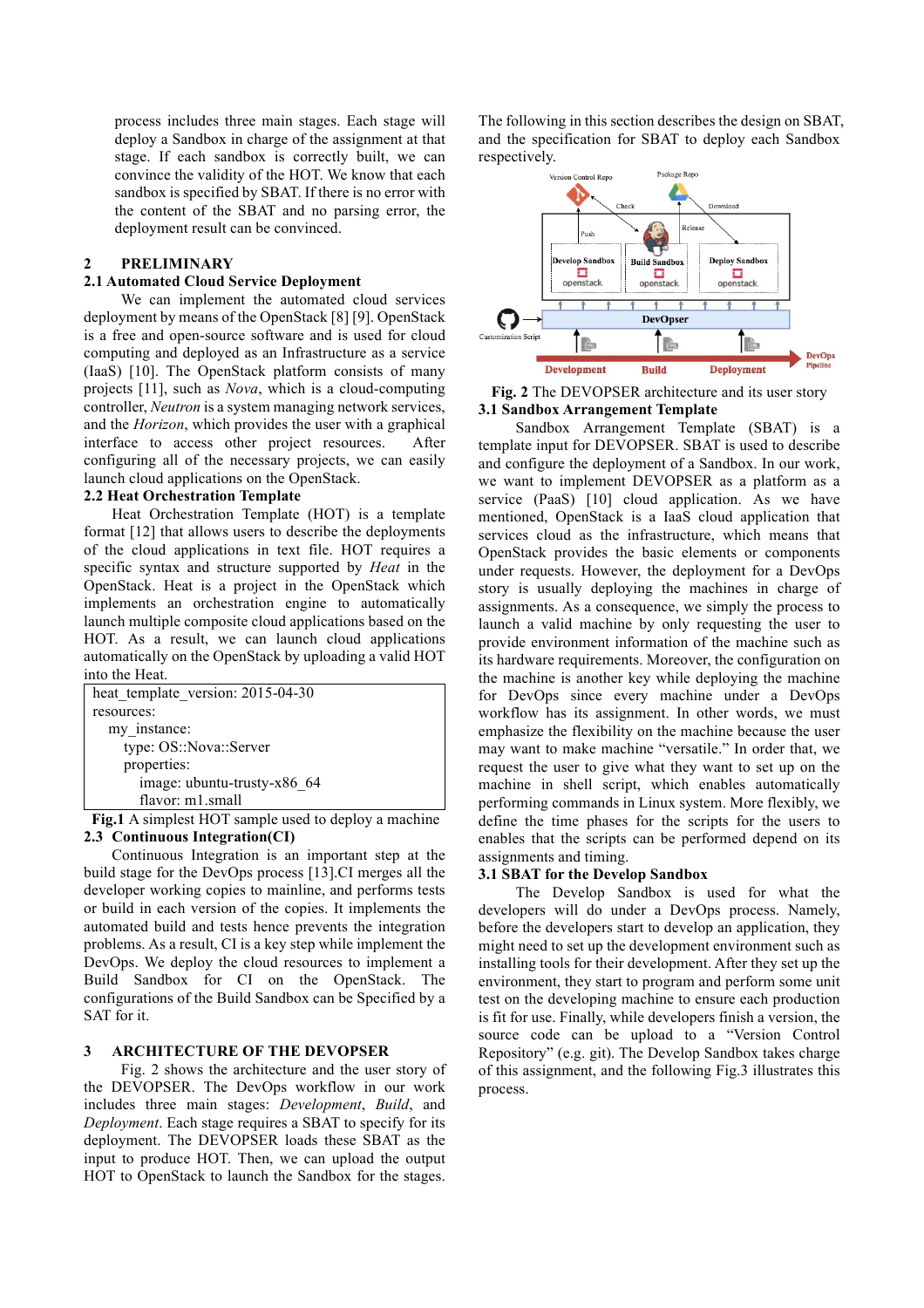

In order to deploy the requirements for the Develop Sandbox, the user has to specify the SBAT as shown in Fig. 4. We specify the Develop Sandbox as a virtual machine that provides a developer environment.



**Fig. 4** SBAT for a Develop Sandbox

As Fig. 4 shows, "Hostname", "Application", "OS" and "Flavor" are the four necessary keys in the SBAT for a Develop Sandbox. The "Flavor" specifies the hardware requirements of the machine. The "SCM" is short for "Source Code Management", which specifies a link and shell script directory for setting up the machine or for other assignment. A developer can provide the source code management URL (e.g. GitHub) to set up the environment of this develop machine or perform other assignment.

The "Pre-Stage", the "Main-Stage", and the "Post-Stage" are specified as the script directory after they are cloned to the develop machine. Each script can contain the commands for shell in Linux to automatically set up the environment for the machine or perform other assignments. For instance, we can provide the "URL" linking to a GitHub repository which has the prepared script that can be cloned to the built machine and executed in different time. The "Pre-Stage" script is used in the time before the developer starts to develop the applications. Usually, it means the time when the develop machine is just initiated. The "Main-Stage" script will be performed as the applications development goes on. Similarly, the "Post-Stage" script is used to set up the final state of the develop machine when the developer finishes developing the application. The "Post-Stage" can be used to upload the

source code to "Version Control Repository". The "SCM" section in this SBAT is optional, meaning that it is not necessary to provide if the developer has no wish to customize the develop machine or perform some automated script.

# **3.2 Build Sandbox**

The main purpose of the Build Sandbox is to launch a CI server for Jenkins, which will integrate the codes from "Version Control Repository" and automatically compile the source code to a "Package Repository" in the end. As we have mentioned, we launch the machines by HOT in OpenStack; however, the requirements under a CI server depend on what application is building. If the user just provides a basic specification without any customized script to set up the build machine, OpenStack may launch a raw machine that does not satisfy the requirements of Jenkins. In other words, it will be a problem to implementing the Build Sandbox if Jenkins doesn't work due to the lack of required resources or invalid system environment. As a result, the "Pre-Stage" in the "SCM" in this SBAT is necessary. The user must prepare a script to set up the environment for the Build Sandbox. After the Build Sandbox is complete successfully, Jenkins will do its work and return a build or test report for the users. Finally, we can compile and release the application by the "Main-Stage" and "Post-stage" script or just command in the Build Sandbox.



**Fig. 5** User Story of the Build Sandbox.

The Fig.5 illustrates the process of the Build Sandbox. The specification of the "Pre-Stage" makes sure that we can enable the Build machine to automatically build and test the application by Jenkins. Developer can compile the applications with the "Main-Stage" script and release it to a Package Repository (e.g. Google Drive) with the "Post-Stage" Script in the build machine. Fig.6 specifies the SBAT for Build Sandbox. The specification of this sandbox is almost the same as SBAT for Develop Sandbox, except a "Pre-Stage" is necessary in this specification.

**Hostname:** "Build" **Application:** "Python" **OS: "**Ubuntu14" **Flavor:**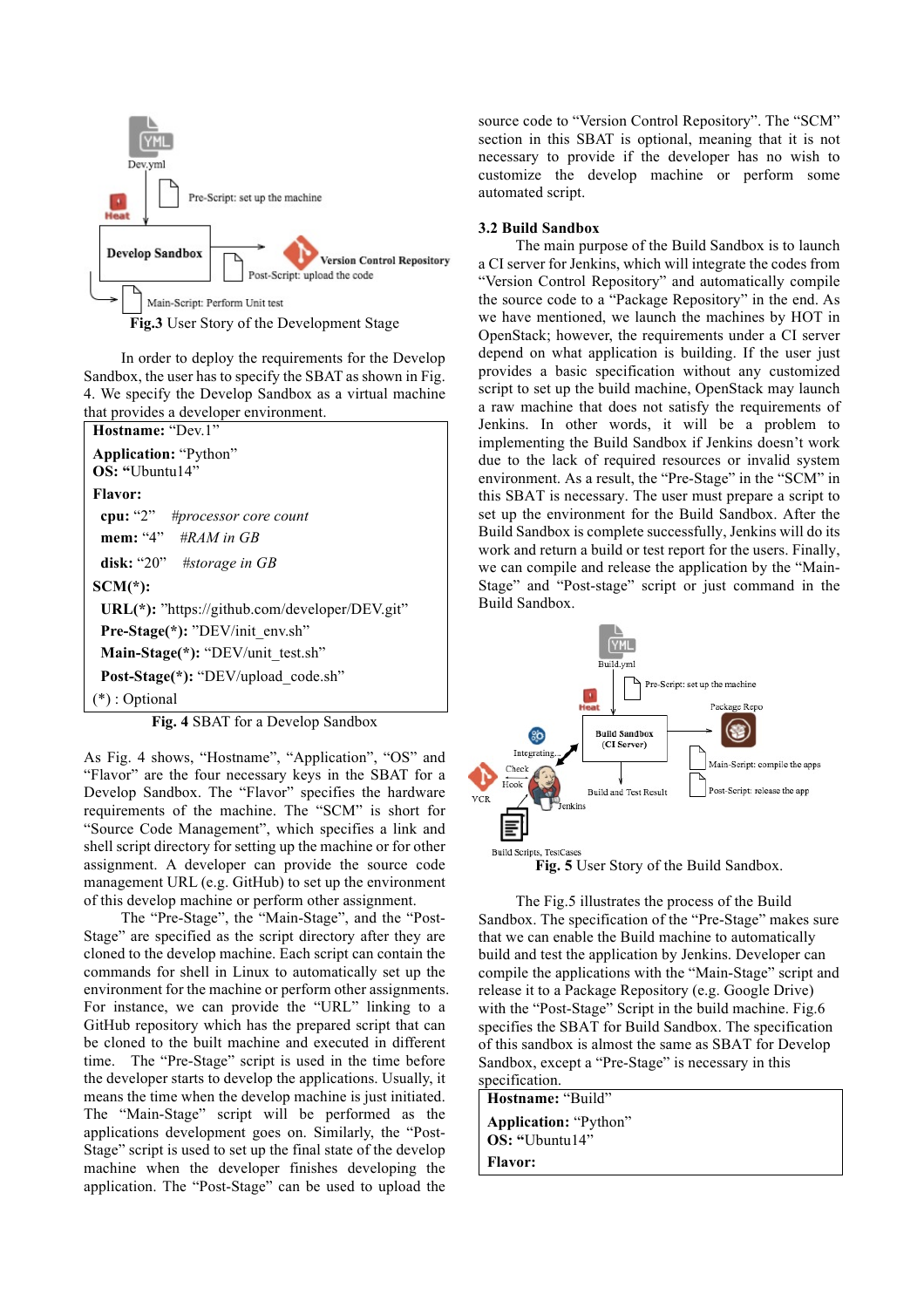| cpu: "2" #processor core count                |  |  |  |  |
|-----------------------------------------------|--|--|--|--|
| mem: "8" #RAM in GB                           |  |  |  |  |
| disk: "200" #storage in $GB$                  |  |  |  |  |
| SCM:                                          |  |  |  |  |
| URL: "https://github.com/developer/BUILD.git" |  |  |  |  |
| Pre-Stage: "BUILD /init env.sh"               |  |  |  |  |
| Main-Stage: "BUILD /compile.sh"               |  |  |  |  |
| Post-Stage: "BUILD /release.sh"               |  |  |  |  |

**Fig. 6** SBAT for a Build Sandbox

# **3.3 Deploy Sandbox**

Deploy Sandbox is used to deploying the application after it was released. At the Deployment stage of the DevOps processes, the user might request more than one machine in the deployment of the Deploy Sandbox for the purpose to establish a database, or a front website server ... etc. As a result, the specification of the SBAT for the Deploy Sandbox might be much more complicated than others.



**Fig. 7** User Story of the Development Stage.

Fig.7 illustrates a sample user story and the architecture of Deploy Sandbox. In this sandbox, more than one machine is deployed within. Every machine is work independently but may have a dependency with each other. Taking Eig.6 for instance, we can see that Node1 start to launch if and only if Node3 is completed. Each machine within the Deploy Sandbox is deployed by one SBAT for the Deploy Sandbox, and has its "Pre-Stage", "Main-Stage", and "Post-Stage" to specify its customization. Therefore, the way to deploy a machine is the same as previously, user has to specify the deployment in one SBAT. And if the user wants to launch more than one machine with the same configuration, he can just specify it in the "Hostname" splitting with a ",". The difference in this stage is the user has to specify the "Rely on" if there is a dependency and specify the "Package" with a URL which links to the package repository (e.g. a Google Drive link). Following Fig.8 shows the specification of the deployment SBAT for which the user story is shown in the Fig.7.

*# Node2 and Node3 is the same machine.* **Hostname:** "Node2","Node3" **Application:** "Python" **OS: "**Ubuntu14"

### **Flavor:**

**cpu:** "2" #processor core count **mem:** "8" #RAM in GB **disk:** "200" #storage in GB **SCM:**

**URL:** " https://github.com/developer/Deploy.git" **Pre-Stage:** " Deploy /init\_env.sh" Main-Stage(\*): <sup>"</sup> Deploy /install.sh" **Stage-Stage(\*):** " Deploy /run.sh"

**Hostname:** "Node1" **Rely on:** "Node2","Node3" **Application:** "Python" **OS: "**Ubuntu14" **Flavor: cpu:** "2" #processor core count  **mem:** "8" #RAM in GB  **disk:** "200" #storage in GB **Package:** " https://drive.google.com/drive/sample.zip" **SCM: URL:** " https://github.com/developer/Node1.git" Pre-Stage: "Node1 /init\_env.sh"  **Main-Stage:** "Node1 / install.sh"

 **Post-Stage:** "Node1 / run.sh"

**Fig.8** SBAT for a Deploy Sandbox

# **4 IMPLEMENTATION**

For the purpose to implement our DEVOPSER, first, we have to implement a parser which has the capacity of analyzing these SBAT and generates the specification to HOT format. Then, uploading these generated HOT to the OpenStack to approach automated deployment. Following sections will describe the algorithms and the functionalities of the parsers within the DEVOPSER:

# **4.1 DEV. PARSER**

| Algorithm 1. Dev. Parser                                                                                                   |  |  |  |  |
|----------------------------------------------------------------------------------------------------------------------------|--|--|--|--|
| <b>Input:</b> " Devinpt.yaml"                                                                                              |  |  |  |  |
| $data = \gamma$ aml.load(Input)<br>1.                                                                                      |  |  |  |  |
| 2.<br>$template = \text{yaml}.\text{load}(\text{raw template})$                                                            |  |  |  |  |
| 3.<br>if $\text{CheckInputFormat}(data) == \text{True}:$                                                                   |  |  |  |  |
| 4.<br>ParseInstance (data, template)                                                                                       |  |  |  |  |
| 5.<br>$if('SCM' in data.keys())$ :                                                                                         |  |  |  |  |
| 6.<br>if $CheckStage(data) == True$ :                                                                                      |  |  |  |  |
| 7.<br>ParseSCM(data.template)                                                                                              |  |  |  |  |
| 8.<br>$Output = \gamma$ aml.dump(template)                                                                                 |  |  |  |  |
| 9.<br>end                                                                                                                  |  |  |  |  |
|                                                                                                                            |  |  |  |  |
| Algorithm1. illustrates the way to parsing the input                                                                       |  |  |  |  |
| $(CDAT - f_{\alpha\alpha} - D_{\alpha\alpha}I_{\alpha\alpha} - G_{\alpha\alpha}I_{\alpha\alpha\alpha})$ to the HOT fearest |  |  |  |  |

(SBAT for Develop Sandbox) to the HOT format. **ParseInstance()** parses the machine deployment of the input and translate into the description in HOT format. **ParseSCM()** parses "SCM" in the input and translate into the description which enables us to perform the script for indicated machine in HOT format.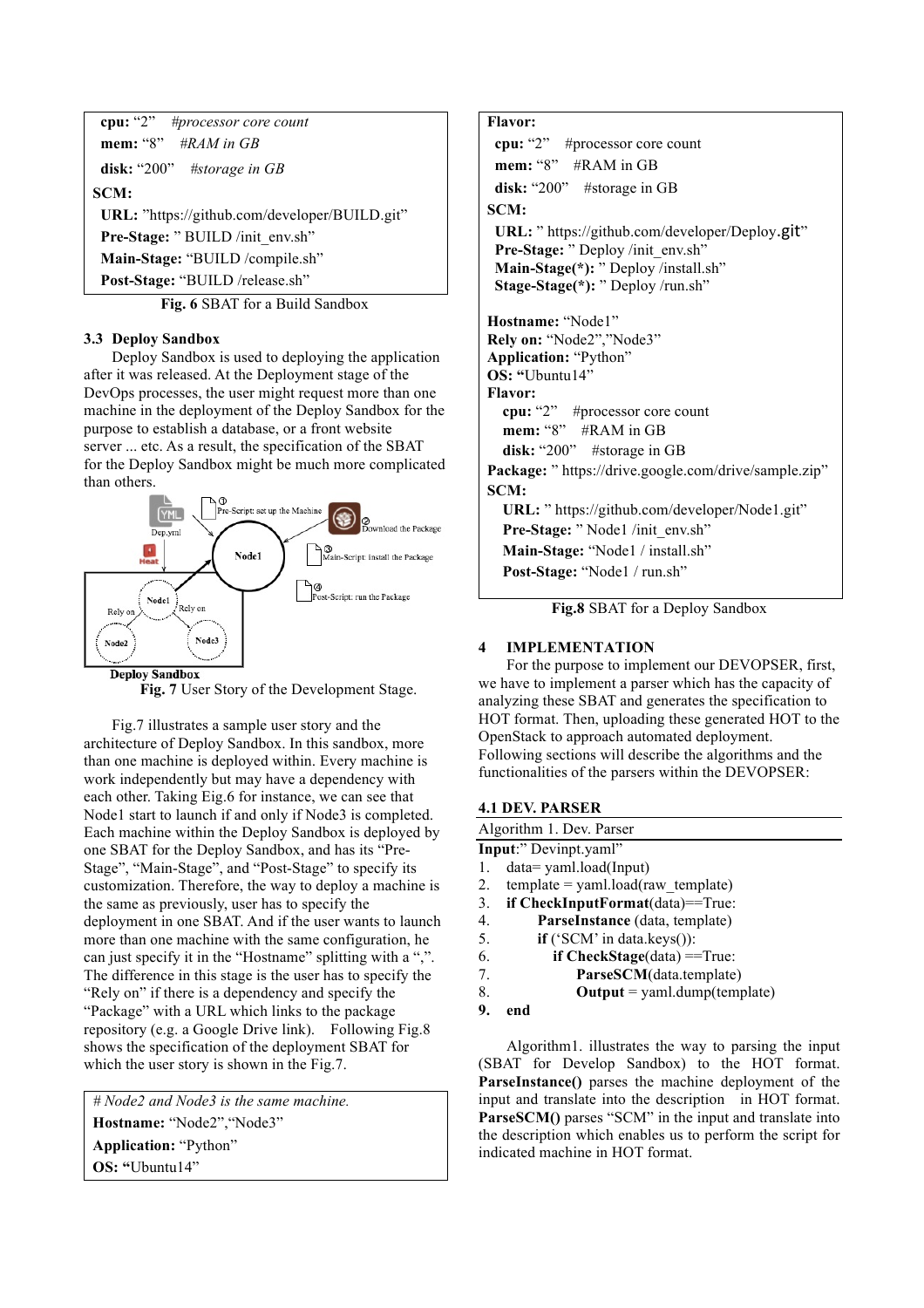

**Fig.9** Flow chart of the Dev. PARSER

# **4.2 BUILD PARSER**

### Algorithm 2. Build Parser

- **Input**:" Buinpt.yaml" 1.  $data = \text{vaml}.\text{load}(\text{Input})$
- 
- 2.  $template = \text{yaml}.\text{load}(\text{Build template})$ 3. **if CheckInputFormat**(data)==True and
- **CheckPreStage**(data) == True:
- 4. **ParseInstance** (data, template)
- 5. **if CheckStage**(data) ==True:
- 6. **ParseSCM**(data.template)
- 7.  $\mathbf{Output} = \text{vaml.dim}(t{emplate})$
- **8. end**

Algorithm 2. shows the way to parse the SBAT to a HOT for the Build Sandbox. The process in this algorithm is almost the same as Algorithm 1. except there is a condition added for detecting whether the user specifies the "Pre-Stage", as we request a specification in the "Pre-Stage" to ensure that we can successfully build a CI server that enables Jenkins.

# **4.3 DEP. PARSER**

Algorithm 3. Dep. Parser

- **Input**:" depinpt.yaml"
- 1.  $data =$  yaml.load(Input)
- 2. **Rely Sort**(data) *# Scheduling launching order of the VMs and checking whether there exist a deadlock*
- 3. **If Rely Sort**(data) return a result**:**
- 4. **For** all VM in data **do**:
- 5. **ParseInstance** (data, template)
- 6. if **CheckStage**(data) ==True:
- 7. **ParseSCM**(data.template)
- *8.* **GiveOrder**(template) *#To give the VM rely information and set up the wait condition*
- 9.  $\text{Output} = \text{vaml.dim}(t{emplate})$
- *10. #Following specify the RelySort:*

#### 11. **def RelySort(data):**

- 12. **if** there is no deadlock:
- 13. Scheduling the data
- 14. and return the launching order
- **15. end**

Algorithm 3. shows the pseudo code to parse the SBAT for the Develop Sandbox. The way to parse a single machine specified in the input to HOT is the same as the above algorithm that we have mentioned. However, here, we must count the number of the machines, specifying each machine with one HOT, handling the launching order

of machines, and detecting whether there exists a deadlock. In our algorithm; first, after loading the input, **RelySort ()** is performed to count the machines and detect the deadlock, if there is no deadlock, **RelySort()** will schedule them and return the result. Next, within the for loop, **ParseInstance ()** parses the specification of every machine into a single HOT. Finally, **GiveOrder()** specify the order in each machine with the scheduling result of **RelySort()**. We implement the process that machine can be launched by its order by specifying a wait condition syntax descried in HOT format on each machine.



**Fig.10** Flow chart of the DEPLOYMENT PARSER

# **5 EXPERIMENT**

We perform an experiment on the parser in two step to ensure that the DEVOPSER can produce a valid HOT which satisfies with what we specified in the SBAT. Step1 is the functionality of the parser, the Step 2 is the validity of the HOT generated by the parser.

# **5.1 FUNCTIONALITY OF THE PARSER**

As the Dev. Parser and Build Parser are basically the same, we experiment on each parser for its functionality with the test cases shown and explained as following:

# l **DEV. PARSER and BUILD PARSER**

Fig11. shows a common mistake while specifying the SBAT with the use of invalid indentation. This kind of indentation conforms to the YAML format but dose not conform to our format.

| Hostname: Dev1                                       |
|------------------------------------------------------|
| Application: Python                                  |
| OS: ubuntu14                                         |
| Flavor:                                              |
| $c_{\text{DU}}$ : 2                                  |
| mem: 2                                               |
| disk: 10                                             |
| SCM:                                                 |
| URL: https://qithub.com/aciculachen/simplescript.qit |
| Pre-Stage: simplescript/test.sh                      |
| Main-Stage: simplescript/add.sh                      |
|                                                      |

**Fig.11** Invalid Indentation on the document l **DEP. PARSER**

In the verification for the Dep. Parser, we focus on two functionalities: *Deadlock Detection* and the *Scheduling,* as the methodology related to input format analysis and the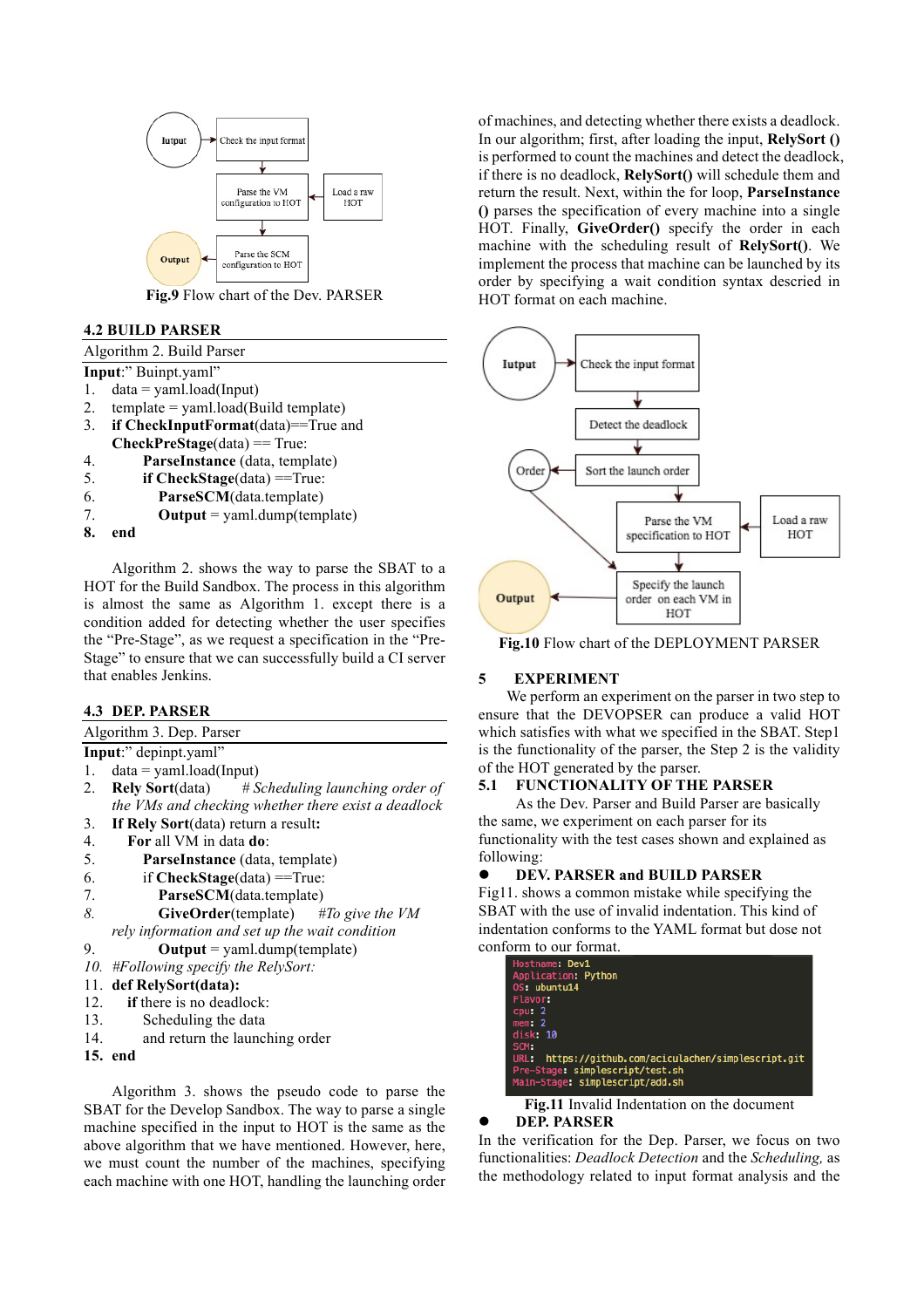functionality that translate the specifications in the input into HOT format is the same for all parser in our work. If the Dep. Parser can handle the error and have no wrong in translation, so does the other parser.

| Hostname: Node1<br>Rely on: Node2 |  |
|-----------------------------------|--|
| Hostname: Node2<br>Rely on: Node1 |  |

#### **Fig.12** A test case with a deadlock

We perform the functionality experiment with the test cases shown in **Fig.11**, **Fig.12**, and **Fig.13** on the Dep. Parser.



 **Fig.13** A valid specification test case

# **5.2 VALIDITY OF THE HOT**

A valid HOT must pass the following criteria:

- (1) Passing the syntax parser on the Heat, it means that there is no syntax error on the HOT.
- (2) Every VM (Virtual Machine) launched based on uploaded HOT is in accordance with its specification and is built successfully.
- (3) Scripts given in "SCM" can be cloned to the machine, and "Pre-Script" script can perform automatically when the machine is just initiated. The script is used for customizing the VM, which is the key to approaching our DevOps story.
- (4) If the user specifies that VM1 relies on the VM2, the VM1 start to launch if and only if the VM2 has been complete.

We perform the experiment to test the validity with the HOT generated by the Dep. Parser with the input sown in **Fig.13.** since this test case complies with the format we defined.

#### **5.3 EXPERIEMENT RESULT**

The result of the experiment on 5.1 shows that our parser can detect the semantic error in the input as shown in following:

(1) Invalid Indentation on specifying the "Flavor" and the



| $(2)$ A test case with a deadlock                         |  |
|-----------------------------------------------------------|--|
| aciciuladeMacBook-Air:generator aciciula\$ python3 deploy |  |
| find a deadlock                                           |  |
| [ERROR Format]Hostname, Application, OS or Flavor is need |  |

#### **Fig.15** The result of Fig12 as the input.

The experiment on the validity of the HOT is performed together with the functionality of Scheduling with the Fig.13 as the input. If the Scheduling function is work correctly, Dep. Parser generates a valid HOT theoretically. The Fig.13 shows a SBAT specifying a Deploy Sandbox. The "java.sh" on the specification for the "Pre-Stage" on the machine "java" is used to set up a JAVA Developer Environment on the "java", the "Main-Stage" script "add.sh" is used to add a user on the machine, and the "test.sh" is the script used to output a string on the screen. The content of the script in detail can be checked out with the URL specified in the "SCM". The scripts are all used to test whether the launched machine will automatically execute them or not. As a result, the content of them is not the key in our experiment.

After we take Fig.13 as an input for the Dep. Parser and produce a HOT. We upload this HOT to the OpenStack and check out the deployment result. First, we check out the launch order by see the "Stack Topology" page on the Horizon. The "Stack Topology" dynamically illustrated the process while the Heat launch a HOT. Then, we check out the build result on the "Instance" page on the Horizon. As Fig.15 shows, this Deploy Sandbox is launched by the HOT generated by our Dep. Parser with the SBAT seen in Fig.13 as the input. Finally, we compile a java file in the machine to verify whether the script used to set up a JAVA Developer Environment did its job or not as Fig14 shows.

|   | <b>INSTANCE NAME</b> | <b>IMAGE NAME</b>    | <b>IP ADDRESS</b>                                      |
|---|----------------------|----------------------|--------------------------------------------------------|
| o | iava                 | Ubuntu14.04-2015.3.0 | 192.168.111.79<br><b>Floating IPs:</b><br>10.113.4.18  |
|   | <b>Node3</b>         | Ubuntu14.04-2015.3.0 | 192.168.111.77<br><b>Floating IPs:</b><br>10.113.3.238 |

**Fig.15** The build result shown on the Horizon.

| buntu@iava:~/tmp/example/iavaS_pwd                 |  |
|----------------------------------------------------|--|
| home/ubuntu/tmp/example/java                       |  |
| buntu@java:~/tmp/example/java\$ ls                 |  |
| i.java                                             |  |
| buntu@java:~/tmp/example/java\$ javac hi.java      |  |
| buntu@java:~/tmp/example/java\$ ls                 |  |
| elloWorldApp.class hi.java                         |  |
| buntu@java:~/tmp/example/java\$ java HelloWorldApp |  |
|                                                    |  |

**Fig.16** Compile a HelloWorldApp in JAVA on the machine "java".

#### **6 CONCLUSION**

The experiment results seen in section 5 shows that the DEVOPESER enables automated deployment for the Sandboxes used to implementing a DevOps story. Each Sandbox can be deployed with the configurations documents that we defined and each Sandbox can be launch by the OpenStack with the HOT generated by our DEVOPSER.

In the future, we will find a developing project to perform the complete DevOps process with those Sandboxes that is deployed by the SBAT specified the sandbox of that project. On the other hand, we will finish the complete task of the build stage by implement the Jenkins on the build machine after we find out a application project.